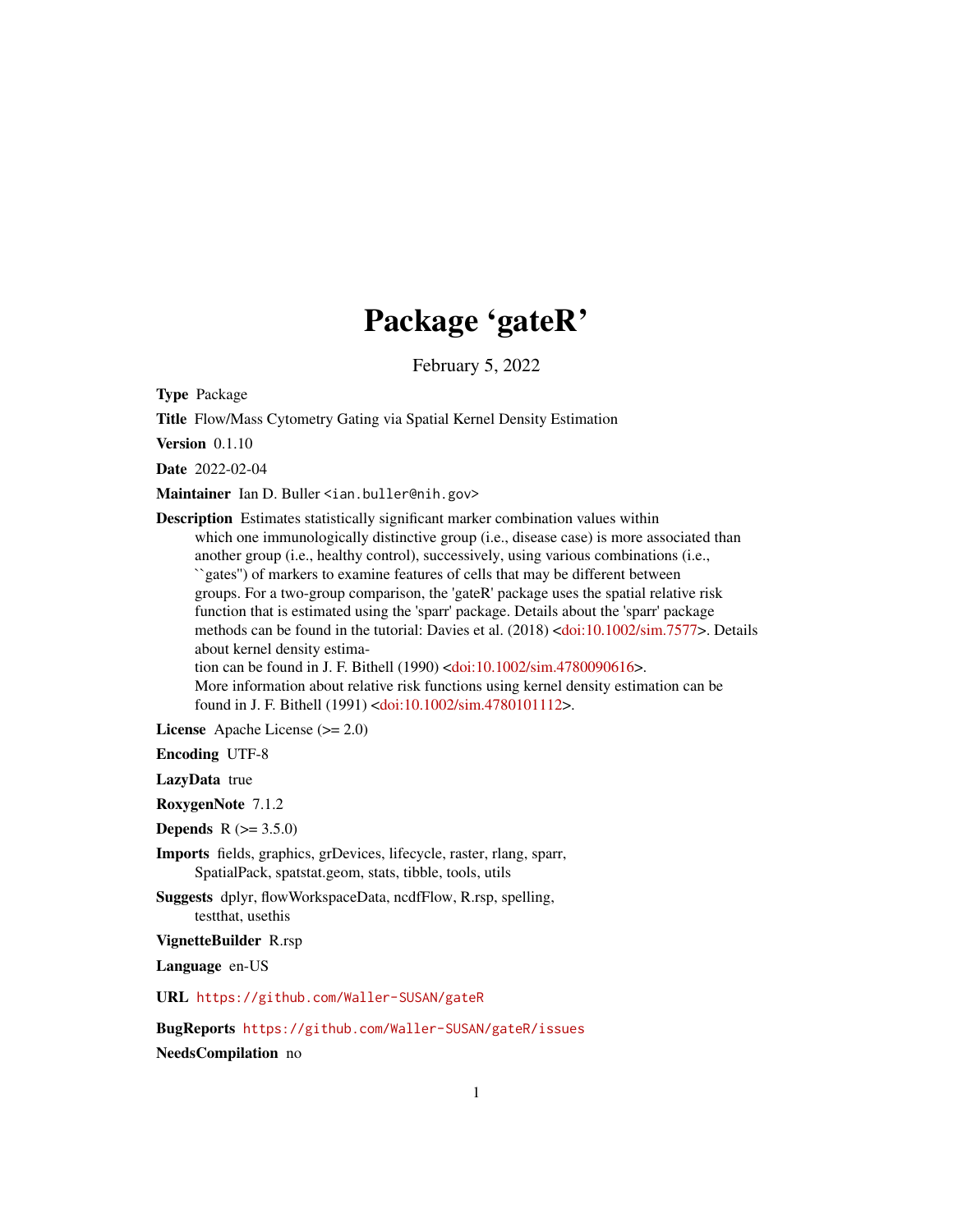```
Author Ian D. Buller [aut, cre, cph] (<https://orcid.org/0000-0001-9477-8582>),
     Elena Hsieh [ctb] (<https://orcid.org/0000-0003-3969-6597>),
     Debashis Ghosh [ctb] (<https://orcid.org/0000-0001-6618-1316>),
     Lance A. Waller [ctb] (<https://orcid.org/0000-0001-5002-8886>),
     NCI [cph]
```
Repository CRAN

Date/Publication 2022-02-05 00:30:17 UTC

### R topics documented:

#### **Index** 2008 **[14](#page-13-0)**

gateR-package *The gateR Package: Flow/Mass Cytometry Gating via Spatial Kernel Density Estimation*

#### Description

Estimates statistically significant fluorescent marker combination values within which one immunologically distinctive group (i.e., disease case) is more associated than another group (i.e., healthy control), successively, using various combinations (i.e., "gates") of fluorescent markers to examine features of cells that may be different between groups.

#### Details

For a two-group comparison, the 'gateR' package uses the spatial relative risk function that is estimated using the sparr package. Details about the sparr package methods can be found in the tutorial: Davies et al. (2018) doi: [10.1002/sim.7577.](https://doi.org/10.1002/sim.7577) Details about kernel density estimation can be found in J. F. Bithell (1990) doi: [10.1002/sim.4780090616.](https://doi.org/10.1002/sim.4780090616) More information about relative risk functions using kernel density estimation can be found in J. F. Bithell (1991) doi: [10.1002/](https://doi.org/10.1002/sim.4780101112) [sim.4780101112.](https://doi.org/10.1002/sim.4780101112)

This package provides a function to perform a gating strategy for flow cytometry data. The 'gateR' package also provides basic visualization for each gate.

Key content of the 'gateR' package include:

#### Gating Strategy

[gating](#page-2-1) Extracts cells within statistically significant combinations of fluorescent markers, successively, for a set of markers. Statistically significant combinations are identified using two-tailed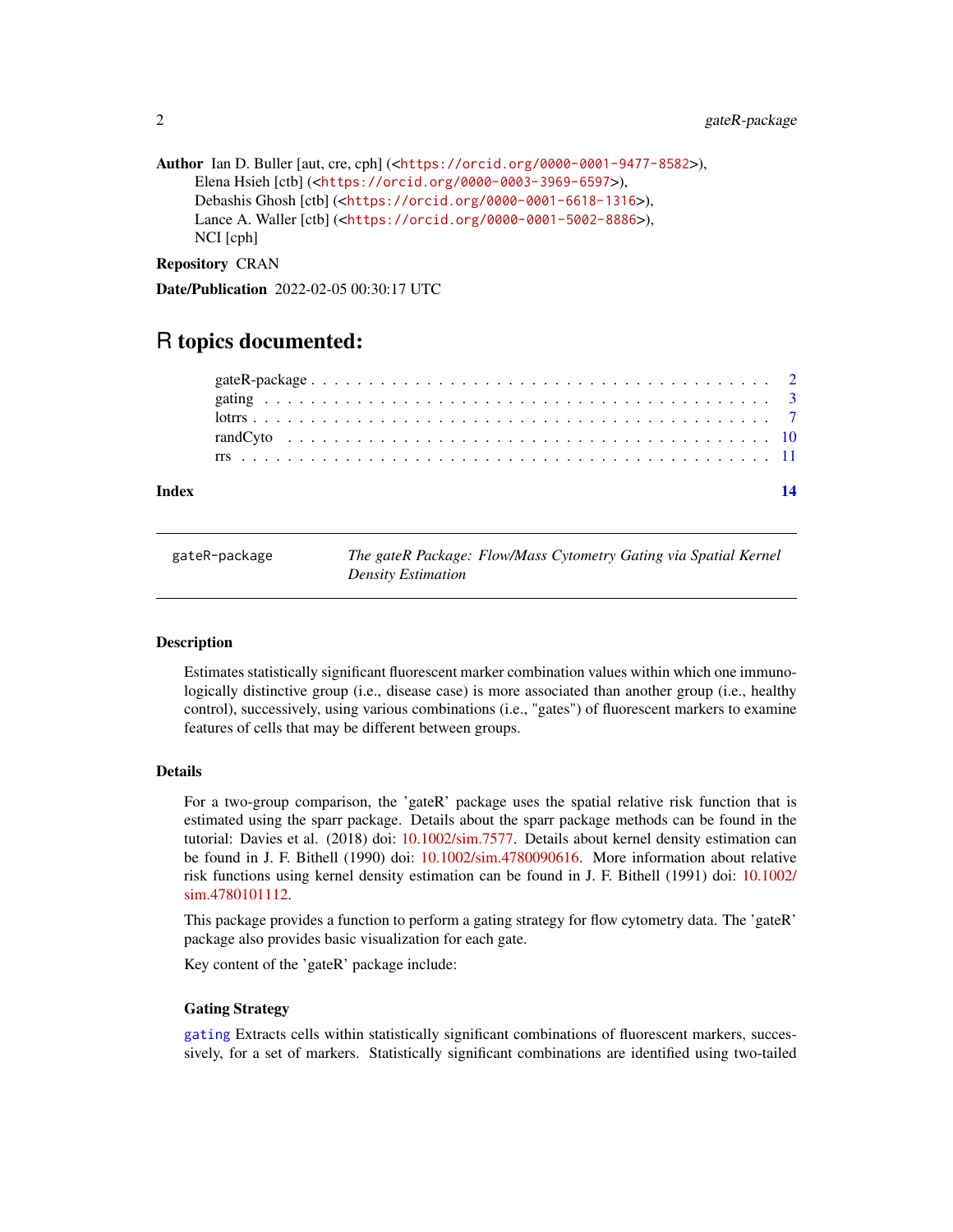#### <span id="page-2-0"></span>gating 3

p-values of a relative risk surface assuming asymptotic normality. This function is currently available for two-level comparisons of a single condition (e.g., case/control) or two conditions (e.g., case/control at time 1 and time 2). Provides functionality for basic visualization and multiple testing correction.

[rrs](#page-10-1) Estimates a relative risk surface and computes the asymptotic p-value surface for a single gate with a single condition. Includes features for basic visualization. This function is used internally within the [gating](#page-2-1) function to extract the points within the significant areas. This function can also be used as a standalone function.

[lotrrs](#page-6-1) Estimates a ratio of relative risk surfaces and computes the asymptotic p-value surface for a single gate with two conditions. Includes features for basic visualization. This function is used internally within the [gating](#page-2-1) function to extract the points within the significant areas. This function can also be used as a standalone function.

#### Flow Cytometry Data

[randCyto](#page-9-1) A sample dataset containing information about flow cytometry data with two binary categorical variables. The data are a random subset of the 'extdata' data in the 'flowWorkspaceData' package found on Bioconductor [http://bioconductor.org/packages/release/data/experime](http://bioconductor.org/packages/release/data/experiment/html/flowWorkspaceData.html)nt/ [html/flowWorkspaceData.html](http://bioconductor.org/packages/release/data/experiment/html/flowWorkspaceData.html) and formatted for gateR input.

#### Dependencies

The 'gateR' package relies heavily upon [sparr](#page-0-0), [spatstat.geom](#page-0-0), and [raster](#page-0-0). For a two-level comparison, the spatial relative risk function uses the [risk](#page-0-0) function. The calculation of a Bonferroni correction for multiple testing accounting for the spatial correlation of the estimated surface uses the [modified.ttest](#page-0-0) function. Basic visualizations rely on the [image.plot](#page-0-0) function.

#### Author(s)

Ian D. Buller

*Occupational and Environmental Epidemiology Branch, Division of Cancer Epidemiology and Genetics, National Cancer Institute, National Institutes of Health, Rockville, Maryland, USA.*

Maintainer: I.D.B. <ian.buller@nih.gov>

<span id="page-2-1"></span>gating *Gating strategy for mass cytometry data using spatial relative risk functions*

#### **Description**

Extracts cells within statistically significant combinations of fluorescent markers, successively, for a set of markers. Statistically significant combinations are identified using two-tailed p-values of a relative risk surface assuming asymptotic normality. This function is currently available for twolevel comparisons of a single condition (e.g., case/control) or two conditions (e.g., case/control at time 1 and time 2). Provides functionality for basic visualization and multiple testing correction.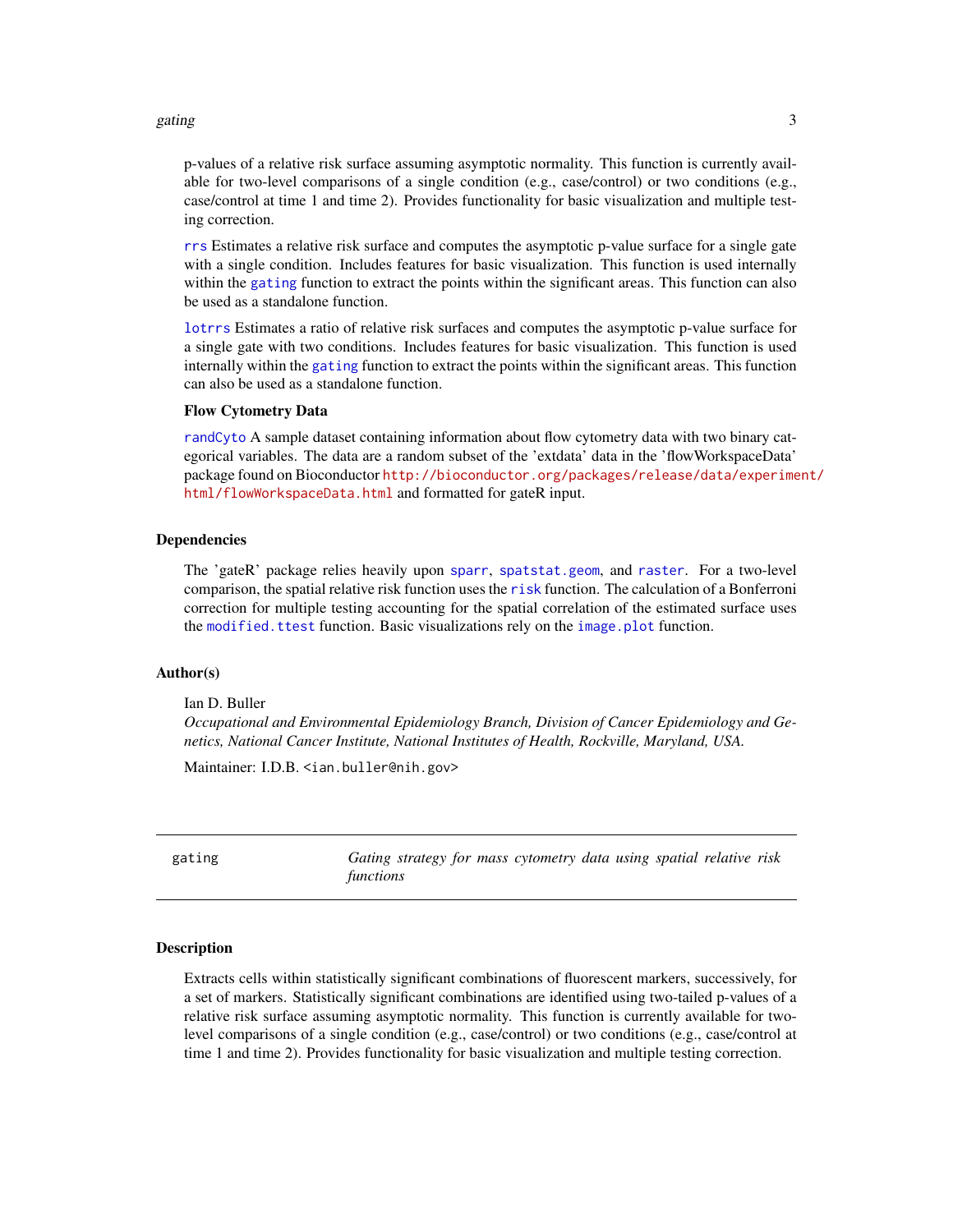4 gating the set of the set of the set of the set of the set of the set of the set of the set of the set of the set of the set of the set of the set of the set of the set of the set of the set of the set of the set of the

#### Usage

```
gating(
  dat,
  vars,
  n<sub>c</sub>ondition = c(1, 2),
  numerator = TRUE,
  bandw = NULL,alpha = 0.05,
  p_correct = "none",
  nbc = NULL,plot_gate = FALSE,
  save_gate = FALSE,
  name_gate = NULL,
  path_gate = NULL,
  rcols = c("#FF0000", "#CCCCCC", "#0000FF"),
  lower_lrr = NULL,
  upper_lrr = NULL,
  cln = NULL,c2n = NULL,win = NULL,...,
  doplot = lifecycle::deprecated(),
  verbose = lifecycle::deprecated()
\mathcal{L}
```
#### Arguments

| Input data frame flow cytometry data with the following features (columns): 1)<br>ID, 2) Condition A ID, 3) Condition B ID (optional), and a set of markers.                                                                                                                                                                                                                                                                                                                                                                                                                                                                                        |
|-----------------------------------------------------------------------------------------------------------------------------------------------------------------------------------------------------------------------------------------------------------------------------------------------------------------------------------------------------------------------------------------------------------------------------------------------------------------------------------------------------------------------------------------------------------------------------------------------------------------------------------------------------|
| A vector of characters with the name of features (columns) within dat to use as<br>markers for each gate. See details below.                                                                                                                                                                                                                                                                                                                                                                                                                                                                                                                        |
| A numeric value of either 1 or 2 designating if the gating is performed with one<br>condition or two conditions.                                                                                                                                                                                                                                                                                                                                                                                                                                                                                                                                    |
| Logical. If TRUE (the default), cells will be extracted within all statistically sig-<br>nificant numerator (i.e., case) clusters. If FALSE, cells will be extracted within<br>all statistically significant denominator (i.e., control) clusters.                                                                                                                                                                                                                                                                                                                                                                                                  |
| Optional, numeric. Fixed bandwidth for the kernel density estimation. Default<br>is based on the internal [sparr]{0S} function.                                                                                                                                                                                                                                                                                                                                                                                                                                                                                                                     |
| Numeric. The two-tailed alpha level for significance threshold (default is 0.05).                                                                                                                                                                                                                                                                                                                                                                                                                                                                                                                                                                   |
| Optional. Character string specifying whether to apply a correction for multiple<br>comparisons including a False Discovery Rate p_correct = "FDR", a spatially<br>dependent Sidak correction p_correct = "correlated Sidak", a spatially de-<br>pendent Bonferroni correction p_correct = "correlated Bonferroni", an in-<br>dependent Sidak correction p_correct = "uncorrelated Sidak", an indepen-<br>dent Bonferroni correction p_correct = "uncorrelated Bonferroni", and a<br>correction based on Random Field Theory using an equation by Adler and Ha-<br>sofer p_correct = "Adler and Hasofer" or an equation by Friston et al. p_correct |
|                                                                                                                                                                                                                                                                                                                                                                                                                                                                                                                                                                                                                                                     |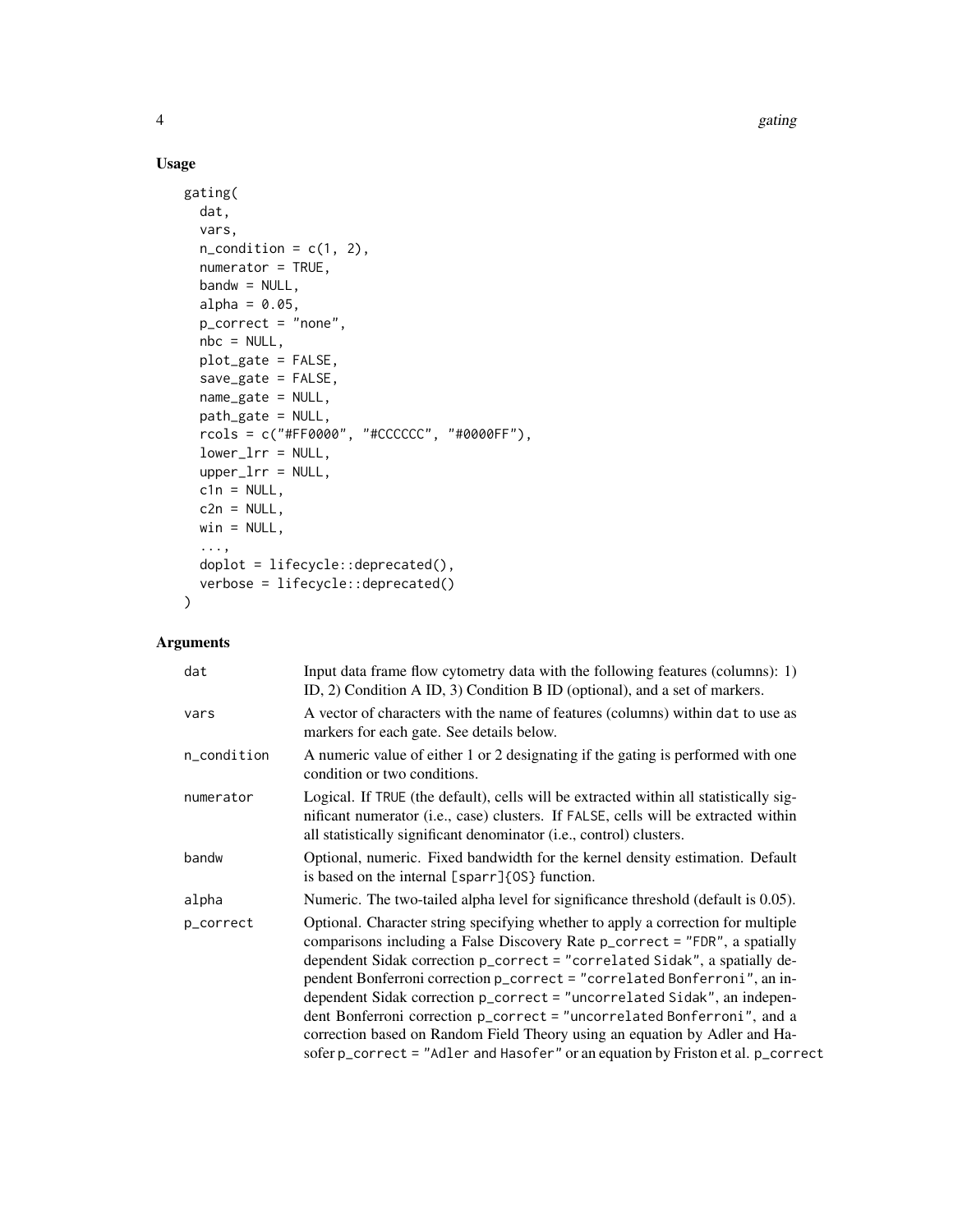<span id="page-4-0"></span>

|           | = "Friston". If p_correct = "none" (the default), then no correction is ap-<br>plied.                                                                                                                                                       |
|-----------|---------------------------------------------------------------------------------------------------------------------------------------------------------------------------------------------------------------------------------------------|
| nbc       | Optional. An integer for the number of bins when p_correct = "correlated".<br>Similar to nbclass argument in modified. ttest. The default is 30.                                                                                            |
| plot_gate | Logical. If TRUE, the output includes basic data visualizations.                                                                                                                                                                            |
| save_gate | Logical. If TRUE, the output saves each visualization as a separate PNG file.                                                                                                                                                               |
| name_gate | Optional, character. The filename of the visualization(s). The default is "gate_k"<br>where "k" is the gate number.                                                                                                                         |
| path_gate | Optional, character. The path of the visualization(s). The default is the current<br>working directory.                                                                                                                                     |
| rcols     | Character string of length three $(3)$ specifying the colors for: 1) group A (nu-<br>merator), 2) neither, and 3) group B (denominator) designations. The defaults<br>are c("#FF0000", "#cccccc", "#0000FF") or c("red", "grey80", "blue"). |
| lower_lrr | Optional, numeric. Lower cut-off value for the log relative risk value in the color<br>key (typically a negative value). The default is no limit and the color key will<br>include the minimum value of the log relative risk surface.      |
| upper_lrr | Optional, numeric. Upper cut-off value for the log relative risk value in the color<br>key (typically a positive value). The default is no limit and the color key will<br>include the maximum value of the log relative risk surface.      |
| c1n       | Optional, character. The name of the level for the numerator of condition A. The<br>default is null and the first level is treated as the numerator.                                                                                        |
| c2n       | Optional, character. The name of the level for the numerator of condition B. The<br>default is null and the first level is treated as the numerator.                                                                                        |
| win       | Optional. Object of class owin for a custom two-dimensional window within<br>which to estimate the surfaces. The default is NULL and calculates a convex<br>hull around the data.                                                           |
| $\cdots$  | Arguments passed to risk to select resolution.                                                                                                                                                                                              |
| doplot    | [Deprecated] doplot is no longer supported and has been renamed plot_gate.                                                                                                                                                                  |
| verbose   | [Deprecated] verbose is no longer supported; this function will not display                                                                                                                                                                 |

#### Details

This function performs a sequential gating strategy for mass cytometry data comparing two levels with one or two conditions. Gates are typically two-dimensional space comprised of two fluorescent markers. The two-level comparison allows for the estimation of a spatial relative risk function and the computation of p-value based on an assumption of asymptotic normality. Cells within statistically significant areas are extracted and used in the next gate. This function relies heavily upon the [risk](#page-0-0) function. Basic visualization is available if plot\_gate = TRUE.

verbose output from internal [risk](#page-0-0) function.

The vars argument must be a vector with an even-numbered length where the odd-numbered elements are the markers used on the x-axis of a gate and the even-numbered elements are the markers used on the y-axis of a gate. For example, if vars =  $c("V1", "V2", "V3",$  and "V4") then the first gate is "V1" on the x-axis and "V2" on the y-axis and then the second gate is V3" on the x-axis and "V4" on the y-axis. Makers can be repeated in successive gates.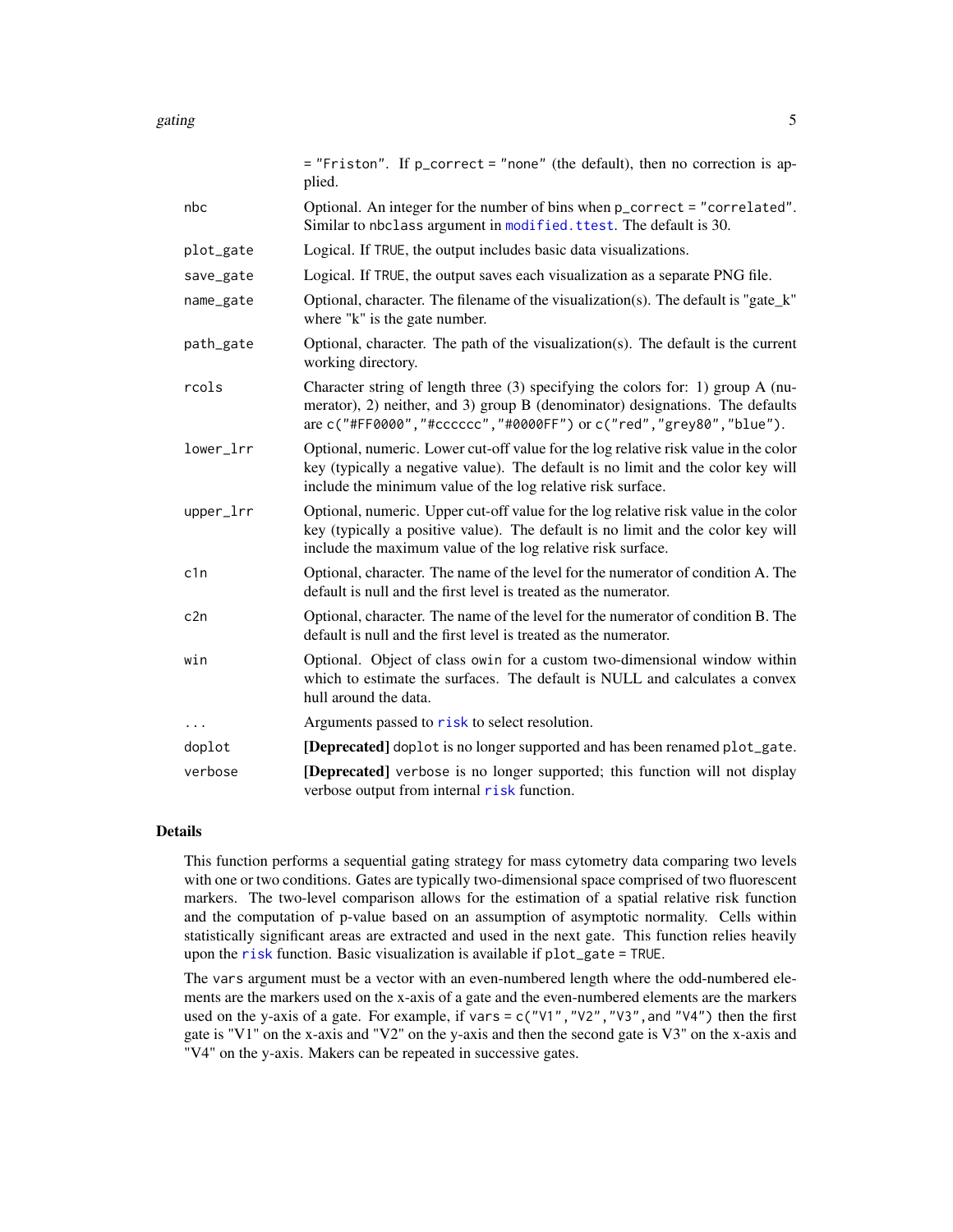<span id="page-5-0"></span>The n\_condition argument specifies if the gating strategy is performed for one condition or two conditions. If  $n_{\text{1}}$  condition = 1, then the function performs a one condition gating strategy using the internal rrs function, which computes the statistically significant areas (clusters) of a relative risk surface at each gate and selects the cells within the clusters specified by the numerator argument. If n\_condition = 2, then the function performs a two conditions gating strategy using the internal lotrrs function, which computes the statistically significant areas (clusters) of a ratio of relative risk surfaces at each gate and selects the cells within the clusters specified by the numerator argument. The condition variable(s) within dat must be of class 'factor' with two levels. The first level is considered the numerator (i.e., "case") value and the second level is considered the denominator (i.e., "control") value. The levels can also be specified using the c1n and c2n parameters. See the documentation for the internal rrs and lotrrs functions for more details.

The p-value surface of the ratio of relative risk surfaces is estimated assuming asymptotic normality of the ratio value at each gridded knot. The bandwidth is fixed across all layers.

Provides functionality for a correction for multiple testing. If p\_correct = "FDR", calculates a False Discovery Rate by Benjamini and Hochberg. If p\_correct = "uncorrelated Sidak", calculates an independent Sidak correction. If  $p_{\text{correct}} =$  "uncorrelated Bonferroni", calculates an independent Bonferroni correction. If p\_correct = "correlated Sidak" or if p\_correct = "correlated Bonferroni", then the corrections take into account the into account the spatial correlation of the surface. (NOTE: If  $p\_correct = "correlated Sidak"$  or if  $p\_correct =$ "correlated Bonferroni", it may take a considerable amount of computation resources and time to calculate). If p\_correct = "Adler and Hasofer" or if p\_correct = "Friston", then calculates a correction based on Random Field Theory. If p\_correct = "none" (the default), then the function does not account for multiple testing and uses the uncorrected alpha level. See the internal pval\_correct function documentation for more details.

#### Value

An object of class list. This is a named list with the following components:

- obs An object of class 'tibble' of the same features as dat that includes the information for the cells extracted with significant clusters in the final gate.
- n An object of class 'list' of the sample size of cells at each gate. The length is equal to the number of successful gates plus the final result.
- gate An object of class 'list' of 'rrs' objects from each gate. The length is equal to the number of successful gates.
- note An object of class 'character' of the gating diagnostic message.

The objects of class 'rrs' is similar to the output of the [risk](#page-0-0) function with two additional components:

rr An object of class 'im' with the relative risk surface.

- f An object of class 'im' with the spatial density of the numerator.
- g An object of class 'im' with the spatial density of the denominator.
- P An object of class 'im' with the asymptotic p-value surface.
- lrr An object of class 'im' with the log relative risk surface.

alpha A numeric value for the alpha level used within the gate.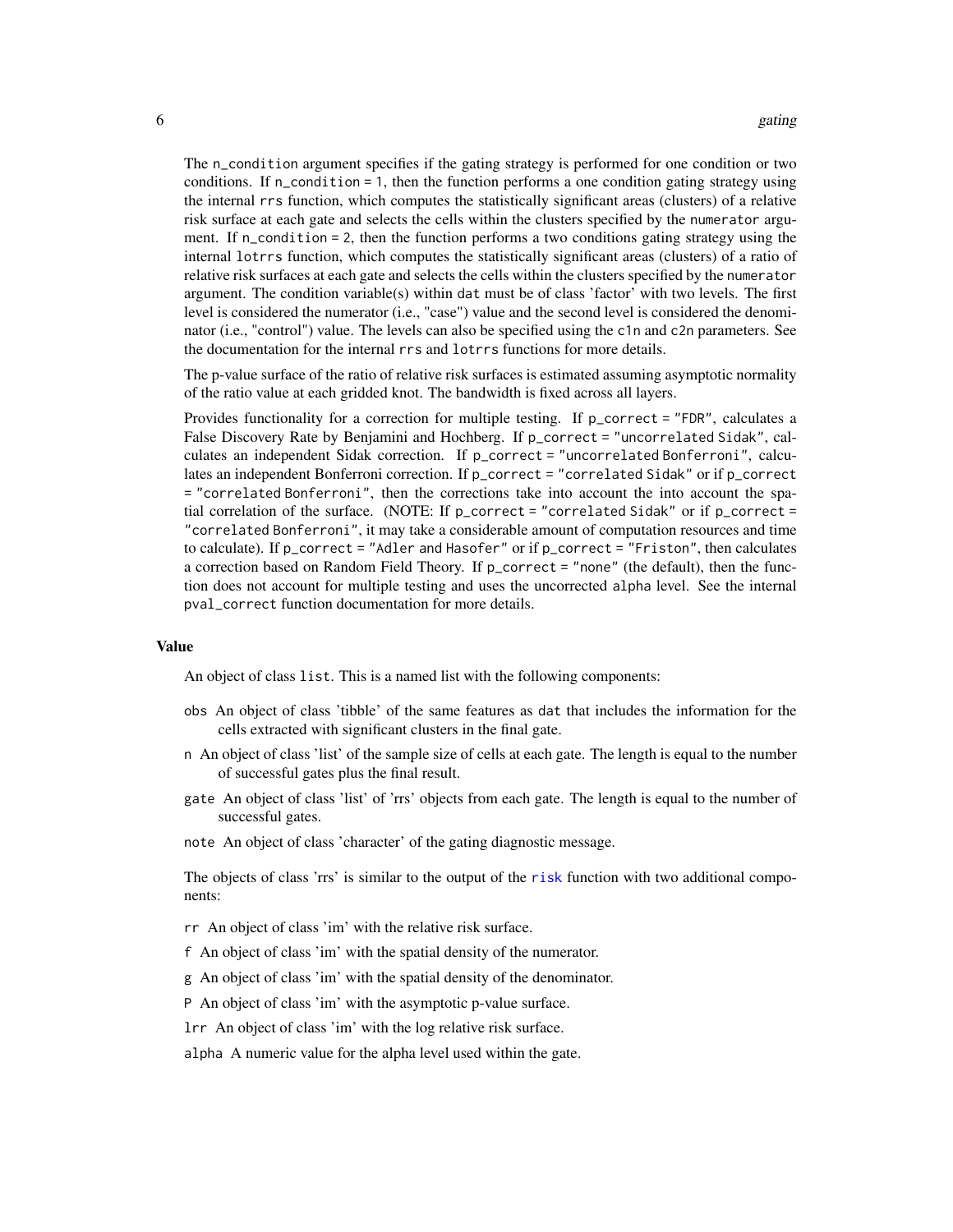<span id="page-6-0"></span>lottrs and the contract of the contract of the contract of the contract of the contract of the contract of the contract of the contract of the contract of the contract of the contract of the contract of the contract of the

#### Examples

```
if (interactive()) {
## Single condition, no multiple testing correction
 test_gate \leq gating(dat = randCyto,
                      vars = c("arcsinh_CD4", "arcsinh_CD38",
                                "arcsinh_CD8", "arcsinh_CD3"),
                      n_condition = 1)
}
```
<span id="page-6-1"></span>

#### lotrrs *A single gate for two conditions*

#### Description

Estimates a ratio of relative risk surfaces and computes the asymptotic p-value surface for a single gate with two conditions. Includes features for basic visualization. This function is used internally within the [gating](#page-2-1) function to extract the points within the significant areas. This function can also be used as a standalone function.

#### Usage

```
lotrrs(
  dat,
  bandw = NULL,alpha = 0.05,
  p_correct = "none",
  nbc = NULL,plot_gate = FALSE,
  save_gate = FALSE,
  name_gate = NULL,
 path_gate = NULL,
  rcols = c("#FF0000", "#CCCCCC", "#0000FF"),
  lower_lrr = NULL,
  upper_lrr = NULL,cln = NULL,c2n = NULL,win = NULL,...,
  doplot = lifecycle::deprecated(),
  verbose = lifecycle::deprecated()
)
```
#### **Arguments**

dat Input data frame flow cytometry data with five (5) features (columns): 1) ID, 2) Condition A ID, 3) Condition B ID, 4) Marker A as x-coordinate, 5) Marker B as y-coordinate.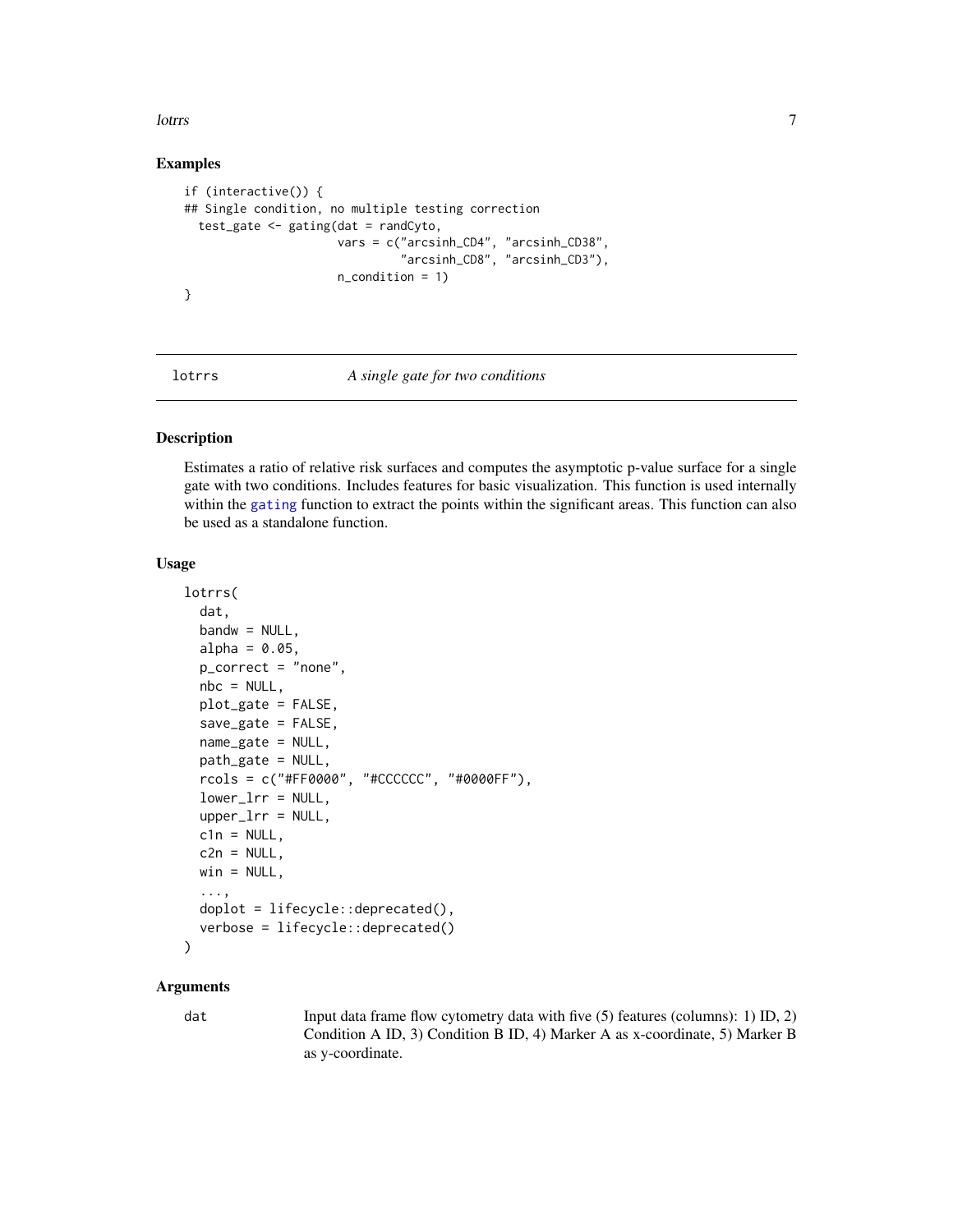<span id="page-7-0"></span>

| bandw     | Optional, numeric. Fixed bandwidth for the kernel density estimation. Default<br>is based on the internal [sparr] {0S} function.                                                                                                                                                                                                                                                                                                                                                                                                                                                                                                                                                                                                             |
|-----------|----------------------------------------------------------------------------------------------------------------------------------------------------------------------------------------------------------------------------------------------------------------------------------------------------------------------------------------------------------------------------------------------------------------------------------------------------------------------------------------------------------------------------------------------------------------------------------------------------------------------------------------------------------------------------------------------------------------------------------------------|
| alpha     | Numeric. The two-tailed alpha level for significance threshold (default is 0.05).                                                                                                                                                                                                                                                                                                                                                                                                                                                                                                                                                                                                                                                            |
| p_correct | Optional. Character string specifying whether to apply a correction for multiple<br>comparisons including a False Discovery Rate p_correct = "FDR", a spatially<br>dependent Sidak correction p_correct = "correlated Sidak", a spatially de-<br>pendent Bonferroni correction p_correct = "correlated Bonferroni", an in-<br>dependent Sidak correction p_correct = "uncorrelated Sidak", an indepen-<br>dent Bonferroni correction p_correct = "uncorrelated Bonferroni", and a<br>correction based on Random Field Theory using an equation by Adler and Ha-<br>sofer p_correct = "Adler and Hasofer" or an equation by Friston et al. p_correct<br>= "Friston". If p_correct = "none" (the default), then no correction is ap-<br>plied. |
| nbc       | Optional. An integer for the number of bins when p_correct = "correlated".<br>Similar to nbclass argument in modified. ttest. The default is 30.                                                                                                                                                                                                                                                                                                                                                                                                                                                                                                                                                                                             |
| plot_gate | Logical. If TRUE, the output includes basic data visualization.                                                                                                                                                                                                                                                                                                                                                                                                                                                                                                                                                                                                                                                                              |
| save_gate | Logical. If TRUE, the output saves the visualization as a separate PNG file.                                                                                                                                                                                                                                                                                                                                                                                                                                                                                                                                                                                                                                                                 |
| name_gate | Optional, character. The filename of the visualization. The default is "gate".                                                                                                                                                                                                                                                                                                                                                                                                                                                                                                                                                                                                                                                               |
| path_gate | Optional, character. The path of the visualization. The default is the current<br>working directory.                                                                                                                                                                                                                                                                                                                                                                                                                                                                                                                                                                                                                                         |
| rcols     | Character string of length three $(3)$ specifying the colors for: 1) group A (nu-<br>merator), 2) neither, and 3) group B (denominator) designations. The defaults<br>are c("#FF0000","#cccccc","#0000FF") or c("red","grey80","blue").                                                                                                                                                                                                                                                                                                                                                                                                                                                                                                      |
| lower_lrr | Optional, numeric. Lower cut-off value for the log relative risk value in the color<br>key (typically a negative value). The default is no limit and the color key will<br>include the minimum value of the log relative risk surface.                                                                                                                                                                                                                                                                                                                                                                                                                                                                                                       |
| upper_lrr | Optional, numeric. Upper cut-off value for the log relative risk value in the color<br>key (typically a positive value). The default is no limit and the color key will<br>include the maximum value of the log relative risk surface.                                                                                                                                                                                                                                                                                                                                                                                                                                                                                                       |
| c1n       | Optional, character. The name of the level for the numerator of condition A. The<br>default is null and the first level is treated as the numerator.                                                                                                                                                                                                                                                                                                                                                                                                                                                                                                                                                                                         |
| c2n       | Optional, character. The name of the level for the numerator of condition B. The<br>default is null and the first level is treated as the numerator.                                                                                                                                                                                                                                                                                                                                                                                                                                                                                                                                                                                         |
| win       | Optional. Object of class owin for a custom two-dimensional window within<br>which to estimate the surfaces. The default is NULL and calculates a convex<br>hull around the data.                                                                                                                                                                                                                                                                                                                                                                                                                                                                                                                                                            |
| $\cdots$  | Arguments passed to risk to select resolution.                                                                                                                                                                                                                                                                                                                                                                                                                                                                                                                                                                                                                                                                                               |
| doplot    | [Deprecated] doplot is no longer supported and has been renamed plot_gate.                                                                                                                                                                                                                                                                                                                                                                                                                                                                                                                                                                                                                                                                   |
| verbose   | [Deprecated] verbose is no longer supported; this function will not display<br>verbose output from internal risk function.                                                                                                                                                                                                                                                                                                                                                                                                                                                                                                                                                                                                                   |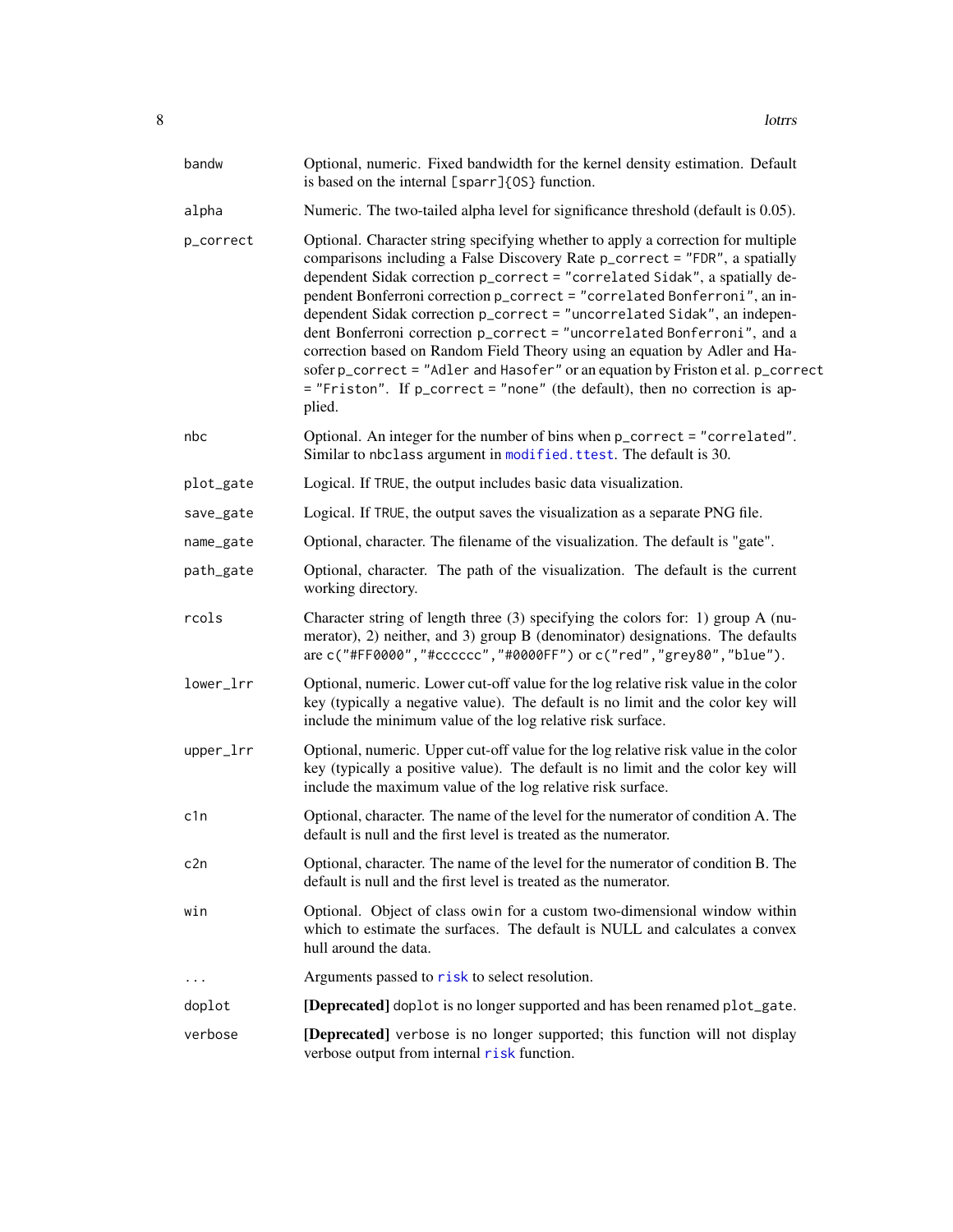<span id="page-8-0"></span>lottrs and the control of the control of the control of the control of the control of the control of the control of the control of the control of the control of the control of the control of the control of the control of t

#### Details

This function estimates a ratio of relative risk surfaces and computes the asymptotic p-value surface for a single gate with two conditions using three successive [risk](#page-0-0) functions. A relative risk surface is estimated for Condition A at each level of Condition B and then a ratio of the two relative risk surfaces is computed.

$$
RR_{ConditionB1} = \frac{Condition A2ofB1}{Condition A1ofB1}
$$

$$
RR_{ConditionB2} = \frac{Condition A2ofB2}{Condition A1ofB2}
$$

$$
ln(rRR) = ln\left(\frac{RR_{Condition B2}}{CRR_{Condition B2}}\right)
$$

The p-value surface of the ratio of relative risk surfaces is estimated assuming asymptotic normality of the ratio value at each gridded knot. The bandwidth is fixed across all layers. Basic visualization is available if plot\_gate = TRUE.

Provides functionality for a correction for multiple testing. If p\_correct = "FDR", calculates a False Discovery Rate by Benjamini and Hochberg. If p\_correct = "uncorrelated Sidak", calculates an independent Sidak correction. If p\_correct = "uncorrelated Bonferroni", calculates an independent Bonferroni correction. If p\_correct = "correlated Sidak" or if p\_correct = "correlated Bonferroni", then the corrections take into account the into account the spatial correlation of the surface. (NOTE: If  $p\_correct = "correlated Sidak"$  or if  $p\_correct =$ "correlated Bonferroni", it may take a considerable amount of computation resources and time to calculate). If p\_correct = "Adler and Hasofer" or if p\_correct = "Friston", then calculates a correction based on Random Field Theory. If p\_correct = "none" (the default), then the function does not account for multiple testing and uses the uncorrected alpha level. See the internal pval\_correct function documentation for more details.

The two condition variables (Condition A and Condition B) within dat must be of class 'factor' with two levels. The first level in each variable is considered the numerator (i.e., "case") value and the second level is considered the denominator (i.e., "control") value. The levels can also be specified using the c1n and c2n parameters.

#### Value

An object of class 'list' where each element is a object of class 'rrs' created by the [risk](#page-0-0) function with two additional components:

rr An object of class 'im' with the relative risk surface.

f An object of class 'im' with the spatial density of the numerator.

g An object of class 'im' with the spatial density of the denominator.

P An object of class 'im' with the asymptotic p-value surface.

lrr An object of class 'im' with the log relative risk surface.

alpha A numeric value for the alpha level used within the gate.

#### Examples

test\_lotrrs <- lotrrs(dat = randCyto)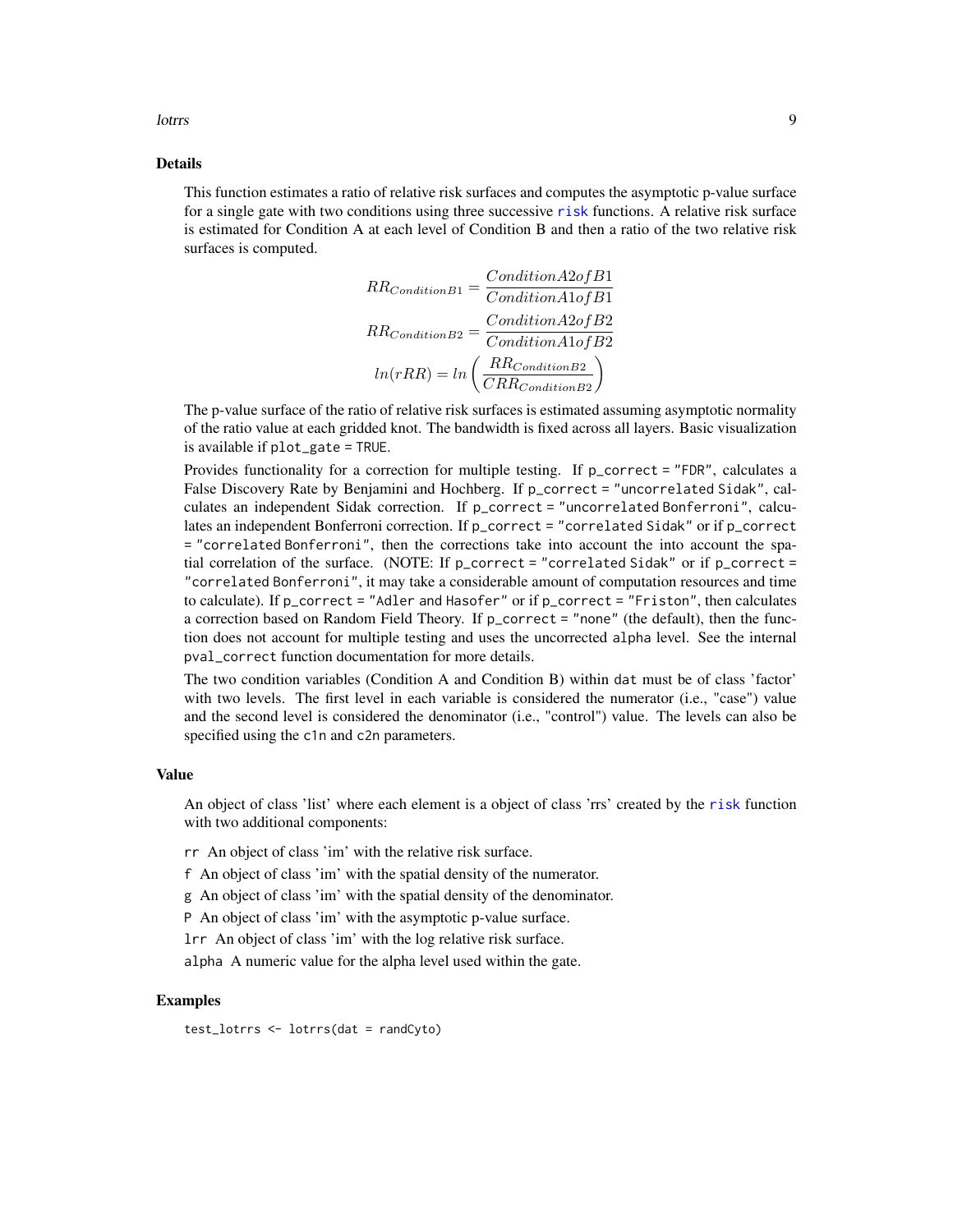<span id="page-9-1"></span><span id="page-9-0"></span>

#### Description

A sample dataset containing information about flow cytometry data with two binary conditions and four markers. The data are a random subset of the 'extdata' data in the 'flowWorkspaceData' package found on Bioconductor [http://bioconductor.org/packages/release/data/experiment/](http://bioconductor.org/packages/release/data/experiment/html/flowWorkspaceData.html) [html/flowWorkspaceData.html](http://bioconductor.org/packages/release/data/experiment/html/flowWorkspaceData.html) and formatted for 'gateR' input. The selected markers are arcsinh transformed.

#### Usage

randCyto

#### Format

A data frame with 11763 rows and 7 variables:

id cell ID number

g1 binary condition #1

g2 binary condition #2

arcsinh\_CD4 arcsinh-transformed CD4

arcsinh\_CD38 arcsinh-transformed CD38

arcsinh\_CD8 arcsinh-transformed CD8

arcsinh\_CD3 arcsinh-transformed CD3

#### Source

<https://github.com/Waller-SUSAN/gateR/blob/master/README.md>

#### Examples

head(randCyto)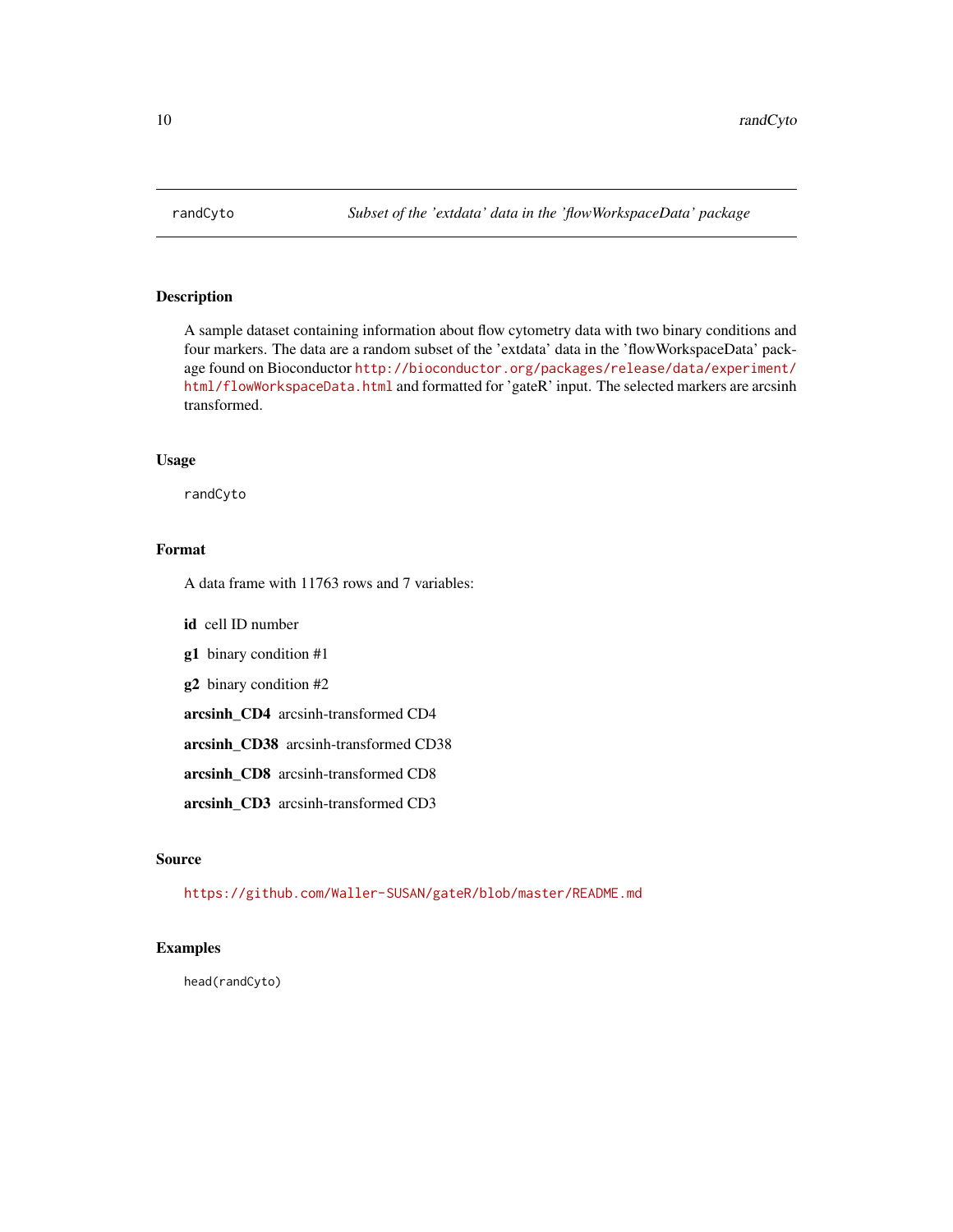#### <span id="page-10-1"></span><span id="page-10-0"></span>Description

Estimates a relative risk surface and computes the asymptotic p-value surface for a single gate with a single condition. Includes features for basic visualization. This function is used internally within the [gating](#page-2-1) function to extract the points within the significant areas. This function can also be used as a standalone function.

#### Usage

```
rrs(
  dat,
 bandw = NULL,alpha = 0.05,
 p_correct = "none",
 nbc = NULL,plot_gate = FALSE,
  save_gate = FALSE,
 name_gate = NULL,
 path_gate = NULL,
  rcols = c("#FF0000", "#CCCCCC", "#0000FF"),
  lower_lrr = NULL,
  upper_lrr = NULL,
  cln = NULL,win = NULL,...,
  doplot = lifecycle::deprecated(),
  verbose = lifecycle::deprecated()
```
#### Arguments

 $\mathcal{L}$ 

| dat       | Input data frame flow cytometry data with four $(4)$ features (columns): 1) ID, 2)<br>Condition A ID, 3) Marker A as x-coordinate, 4) Marker B as y-coordinate.                                                                                                                                                                                                                                                                                                                   |
|-----------|-----------------------------------------------------------------------------------------------------------------------------------------------------------------------------------------------------------------------------------------------------------------------------------------------------------------------------------------------------------------------------------------------------------------------------------------------------------------------------------|
| bandw     | Optional, numeric. Fixed bandwidth for the kernel density estimation. Default<br>is based on the internal [sparr] {0S} function.                                                                                                                                                                                                                                                                                                                                                  |
| alpha     | Numeric. The two-tailed alpha level for significance threshold (default is 0.05).                                                                                                                                                                                                                                                                                                                                                                                                 |
| p_correct | Optional. Character string specifying whether to apply a correction for multiple<br>comparisons including a False Discovery Rate p_correct = "FDR", a spatially<br>dependent Sidak correction p_correct = "correlated Sidak", a spatially de-<br>pendent Bonferroni correction p_correct = "correlated Bonferroni", an in-<br>dependent Sidak correction p_correct = "uncorrelated Sidak", an indepen-<br>dent Bonferroni correction p_correct = "uncorrelated Bonferroni", and a |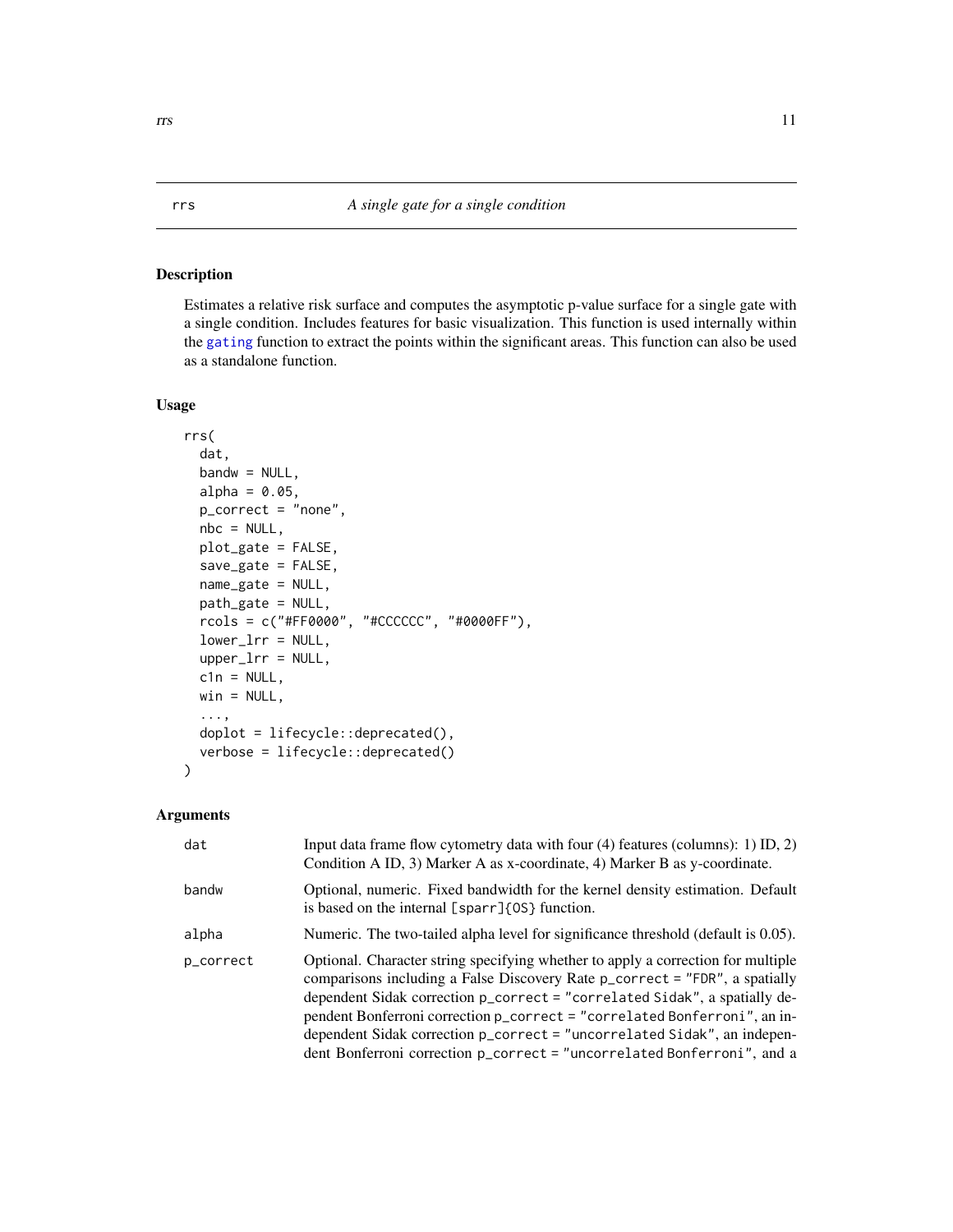<span id="page-11-0"></span>

|           | correction based on Random Field Theory using an equation by Adler and Ha-<br>sofer p_correct = "Adler and Hasofer" or an equation by Friston et al. p_correct<br>= "Friston". If p_correct = "none" (the default), then no correction is ap-<br>plied. |
|-----------|---------------------------------------------------------------------------------------------------------------------------------------------------------------------------------------------------------------------------------------------------------|
| nbc       | Optional. An integer for the number of bins when p_correct = "correlated".<br>Similar to nbclass argument in modified. ttest. The default is 30.                                                                                                        |
| plot_gate | Logical. If TRUE, the output includes basic data visualization.                                                                                                                                                                                         |
| save_gate | Logical. If TRUE, the output saves the visualization as a separate PNG file.                                                                                                                                                                            |
| name_gate | Optional, character. The filename of the visualization. The default is "gate".                                                                                                                                                                          |
| path_gate | Optional, character. The path of the visualization. The default is the current<br>working directory.                                                                                                                                                    |
| rcols     | Character string of length three (3) specifying the colors for: 1) group A (nu-<br>merator), 2) neither, and 3) group B (denominator) designations. The defaults<br>are c("#FF0000", "#cccccc", "#0000FF") or c("red", "grey80", "blue").               |
| lower_lrr | Optional, numeric. Lower cut-off value for the log relative risk value in the color<br>key (typically a negative value). The default is no limit and the color key will<br>include the minimum value of the log relative risk surface.                  |
| upper_lrr | Optional, numeric. Upper cut-off value for the log relative risk value in the color<br>key (typically a positive value). The default is no limit and the color key will<br>include the maximum value of the log relative risk surface.                  |
| c1n       | Optional, character. The name of the level for the numerator of condition A. The<br>default is null and the first level is treated as the numerator.                                                                                                    |
| win       | Optional. Object of class owin for a custom two-dimensional window within<br>which to estimate the surfaces. The default is NULL and calculates a convex<br>hull around the data.                                                                       |
| $\cdots$  | Arguments passed to risk to select resolution.                                                                                                                                                                                                          |
| doplot    | [Deprecated] doplot is no longer supported and has been renamed plot_gate.                                                                                                                                                                              |
| verbose   | [Deprecated] verbose is no longer supported; this function will not display<br>verbose output from internal risk function.                                                                                                                              |
|           |                                                                                                                                                                                                                                                         |

#### Details

This function estimates a relative risk surface and computes the asymptotic p-value surface for a single gate and single condition using the [risk](#page-0-0) function. Bandwidth is fixed across both layers (numerator and denominator spatial densities). Basic visualization is available if plot\_gate = TRUE.

Provides functionality for a correction for multiple testing. If p\_correct = "FDR", calculates a False Discovery Rate by Benjamini and Hochberg. If p\_correct = "uncorrelated Sidak", calculates an independent Sidak correction. If p\_correct = "uncorrelated Bonferroni", calculates an independent Bonferroni correction. If p\_correct = "correlated Sidak" or if p\_correct = "correlated Bonferroni", then the corrections take into account the into account the spatial correlation of the surface. (NOTE: If  $p\_correct = "correlated Sidak"$  or if  $p\_correct =$ "correlated Bonferroni", it may take a considerable amount of computation resources and time to calculate). If p\_correct = "Adler and Hasofer" or if p\_correct = "Friston", then calculates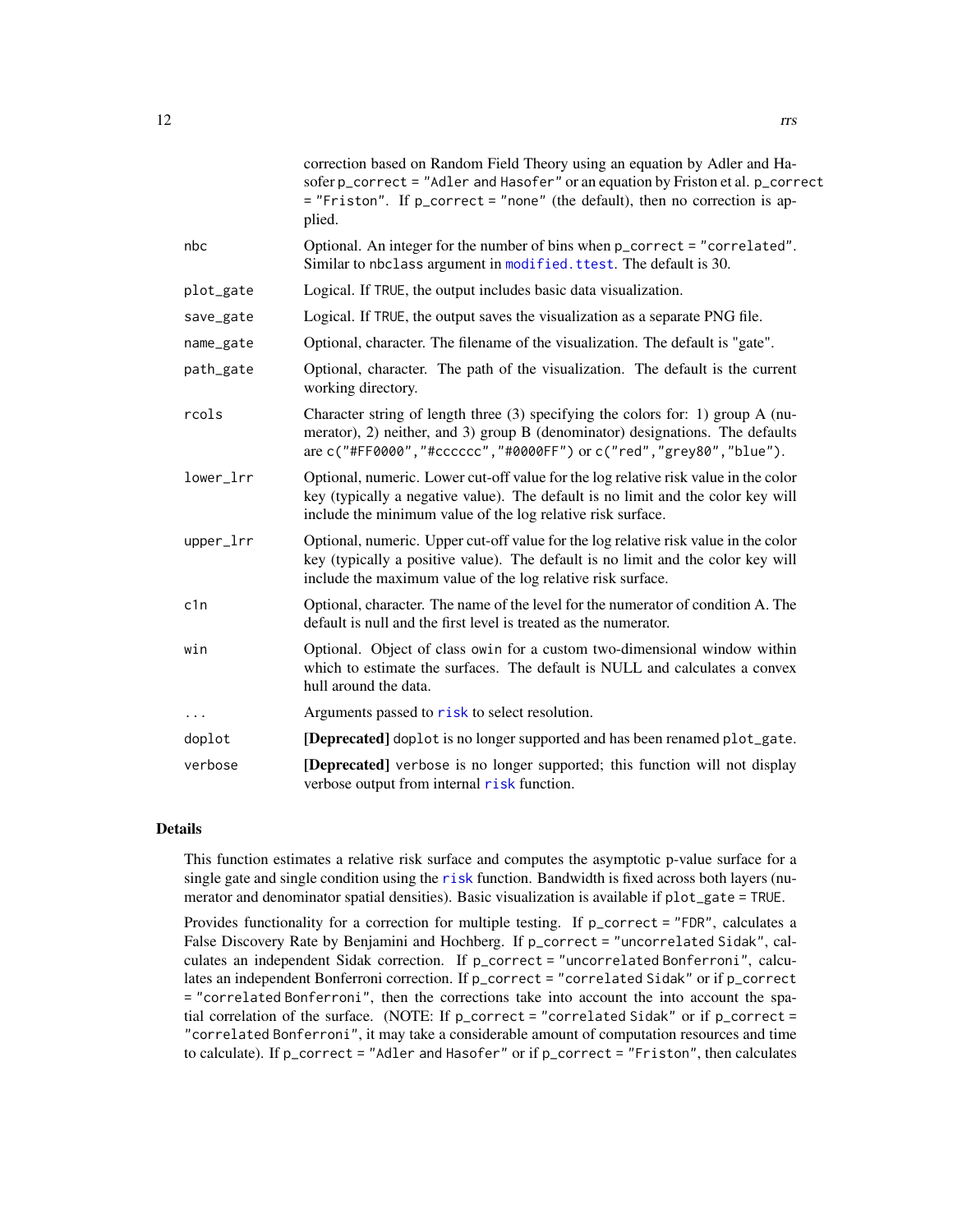<span id="page-12-0"></span>a correction based on Random Field Theory. If p\_correct = "none" (the default), then the function does not account for multiple testing and uses the uncorrected alpha level. See the internal pval\_correct function documentation for more details.

The condition variable (Condition A) within dat must be of class 'factor' with two levels. The first level is considered the numerator (i.e., "case") value and the second level is considered the denominator (i.e., "control") value. The level can also be specified using the c1n parameter.

#### Value

An object of class 'list' where each element is a object of class 'rrs' created by the [risk](#page-0-0) function with two additional components:

rr An object of class 'im' with the relative risk surface.

f An object of class 'im' with the spatial density of the numerator.

g An object of class 'im' with the spatial density of the denominator.

P An object of class 'im' with the asymptotic p-value surface.

lrr An object of class 'im' with the log relative risk surface.

alpha A numeric value for the alpha level used within the gate.

#### Examples

test\_rrs <- rrs(dat = randCyto)